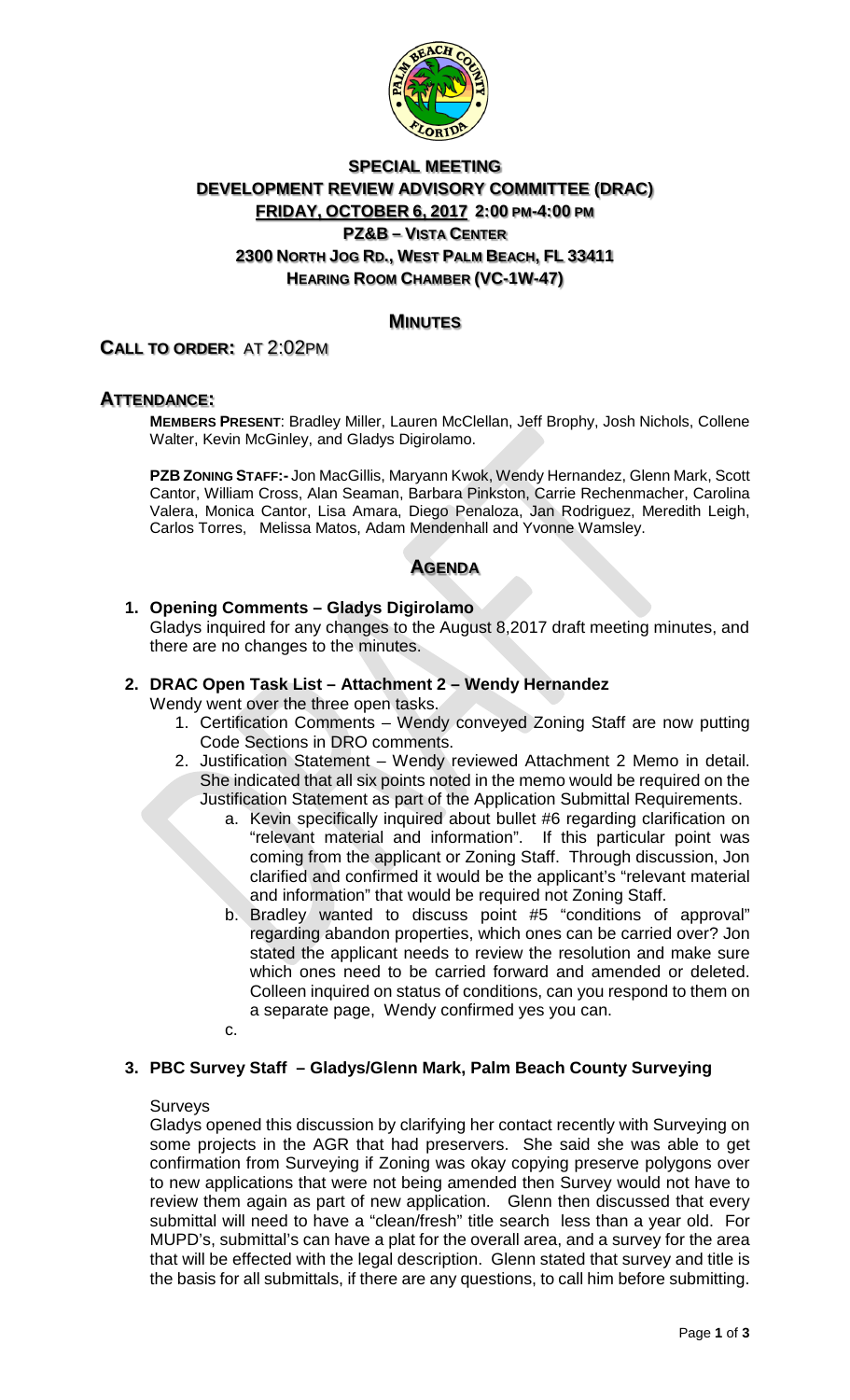Glen responded to specific questions from the DRAC members regarding survey requirements.

Electronic Signatures on surveys Jan 2018

Glenn conveyed that the Zoning would be going paperless Jan 2018, therefore, to notify all surveyors they must comply with FS 472 for signatures. There is a third party company that can assist with the electronic survey in "pdf" format and supply the required digital signatures, the company is called Entrust. DOT accepts this format as stated in Chapter 472/Rule 5J17.

For DROE's, Glenn will need a survey, and Wendy conveyed Zoning will carry it forward in ePZB.

### **4. ULDC Updates – Monica**

Monica conveyed the following ordinances have been adopted by the BCC and are going to be includedin Supplement 22 of the ULDC. The updates will be in "pdf" format only and available online in the Zoning Division web page by next Friday, October 13, 2017.

- a. Ord. 2017-025 Round 2017-01
- b. Ord. 2017-026 Art. 18, Flood Damage Prevention
- c. Ord. 2017-028 Medical Marijuana Dispensing Facilities
- d. Ord. 2017-029 Art. 4, Use Regulations related to Cocktail Lounge

Monica informed everyone the ordinances would be subject to a **Public Training on October 24, 2017** at 3pm in Room 58 at Vista Center. She also indicated there will be a Landscape Subcommittee meeting on November 1, 2017 at 9am. Monica indicated the latest Land Development Regulation Advisory Board (LDRAB) meeting including amendments for ULDC in Round 2017-02 is scheduled for October 25, 2017.

Monica informed everyone the revision to Art. 7 will go to the BCC on January 4, 2018 for first reading and be adopted on January 25, 2018.

#### **5. Changes to Art. 2 – Changes to Plan Amendments - Lisa**

Lisa reviewed the upcoming changes to the Private Text Amendment, Planning to bring to the amendments to the BCC in October. The amendments would cover the postponements by Planning Commission, minor modifications that currently requires a meeting with both Planning and Zoning staff at the same time etc the amendment would allow to have separate meetings with the necessary staff accordingly.

Lisa stated the intake process will change from 90 days to 45 working days, specifically for Type 2 and Type 3 pre-applications.

#### **6. Art. 2 Amendments Updates – Maryann**

Maryann explained the minor changes on Article 2 Chapter A – General Application, Chapter B – Class, and Chapter C – Administrative Approval.

Maryann updated everyone that there will no longer be a Type 1A Variance they will now become Type I Waivers, Special Permit will no longer be issued, this will now be Temporary Use approved by DRO, Zoning Agency Review.

Wendy conveyed the new calendar changes for CD intake/resubmittals. DRO meetig would only be necessary for workshop for PAC's. Wendy also suggested she could discuss at DRO, and Maryann agreed.

#### **7. 2018 Calendar Meeting Dates – Gladys**

Gladys reviewed the proposed meeting dates for 2018 on Friday's as follows and no changes were recommended to the Calendar.

- January 26, 2018
- May 4, 2018
- August 10, 2018
- November 9, 2018